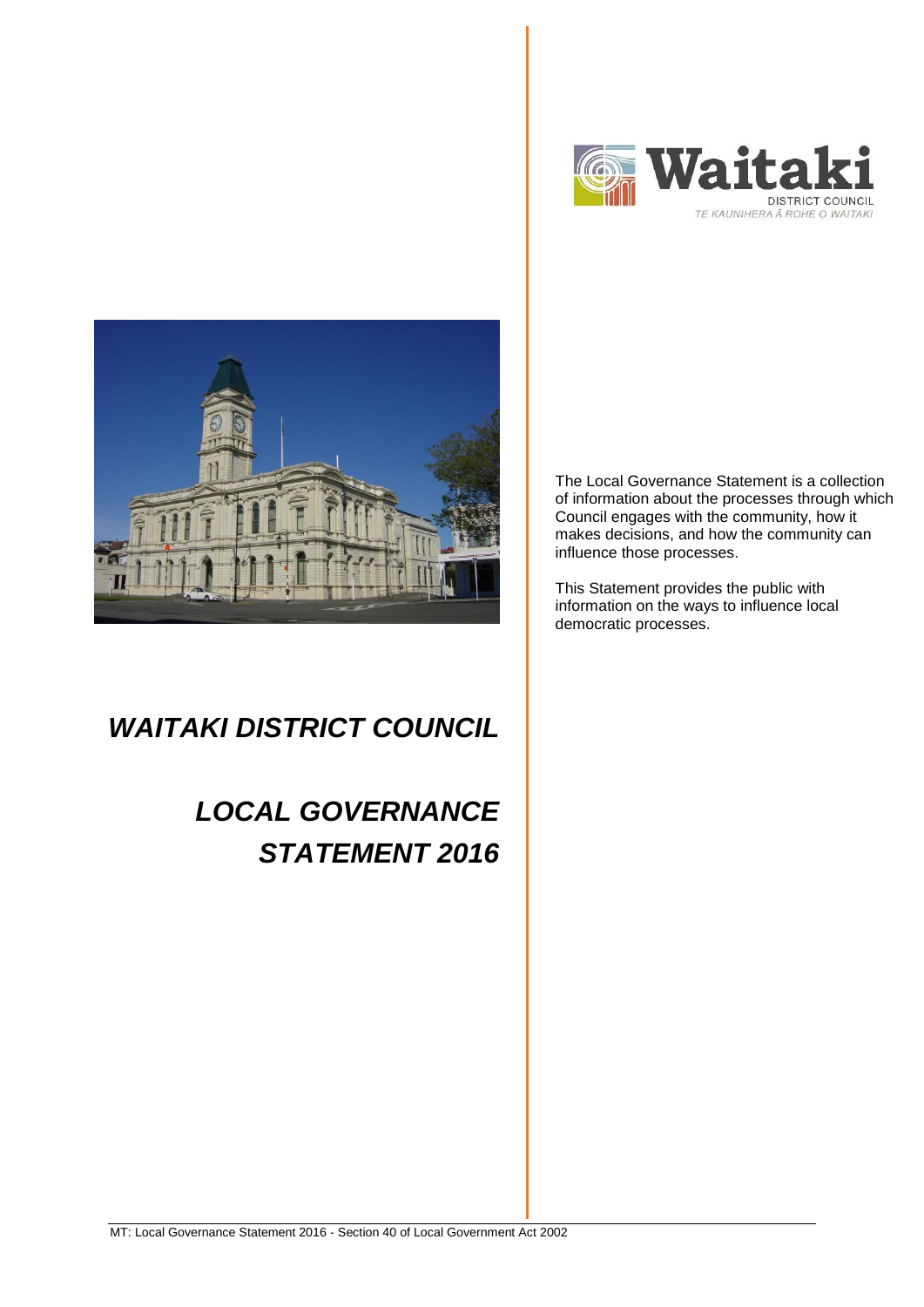### **Table of Contents**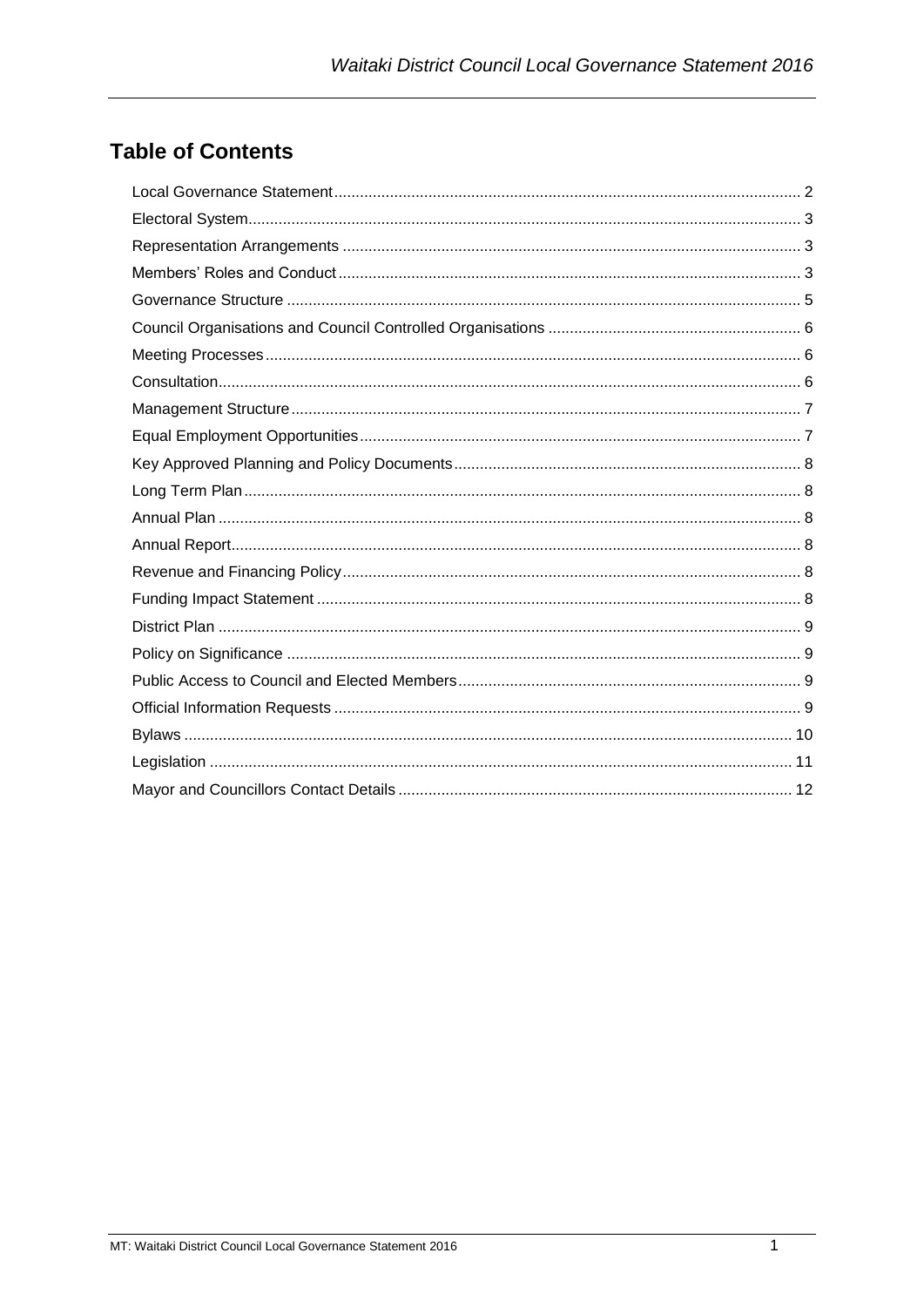#### <span id="page-2-0"></span>**Local Governance Statement**

The Local Government Act 2002 requires Council to disclose the following information in its Governance Statement:

The purpose of the Waitaki District Council is to meet the current and future needs of communities for good-quality local infrastructure, local public services, and performance of regulatory functions in a way that is most cost-effective for households and businesses.

The following Community outcomes were agreed by Council on 24 June 2015 as part of the 2015-25 Long Term Plan.

#### *We keep our district affordable*

We try to keep our district as affordable as possible. We want every dollar from rates to provide the best possible services and best value for money and we are constantly working to improve how we can deliver them in an affordable way. We face a number of challenges in keeping our services affordable. For instance, we continuously have to balance diverse (and sometimes competing) community needs and wants. Our district is a large geographical area with a small population so maintaining our assets, particularly roads, has to be met by a small group of ratepayers. We also have to respond to changes by central government, many of which affect our rates and levels of service.

#### *We enable opportunities for new and existing businesses*

We have experienced good business growth over the last few years. For instance the North Otago Irrigation Company has added around 270 jobs to the district and about \$48m to the local economy each year. We have also been involved in business development such as the North End Business Park in Oamaru and in tourism activities such as Alps2Ocean. This means more jobs and more business for our district.

#### *We provide and enable services and facilities so people want to stay and move here*

Growing our district and creating a place where people want to live means providing the right services at the right time and at the right cost. Council provides many things including roads, footpaths, drinking water, libraries and swimming pools. Getting the mix of services right, whether it's clean water, cultural attractions or sports fields, is important so everyone has the opportunity to play an active role in the community.

#### *We understand the diverse needs of our community*

The needs of our community are many and diverse. We want to make sure we understand these so we can deliver our services more effectively. We need to think about the best ways to provide services and infrastructure for the future. How do we plan for changes in demographics (eg our ageing population) and a more ethnically diverse community? How should we balance community needs now and into the future?

#### *Waitaki's distinctive environment is valued and protected*

Our environment, both natural and built, has some special features that we believe are worth protecting. We need to assess our buildings for earthquake risk. We also need to balance growth and development with the needs of the environment. It's important we get the mix right.

#### *We maintain the safest community we can*

We live in a safe community but we want to reduce crime and the fear of crime through projects such as CCTV and Community Patrols. We also need to ensure health standards are high for businesses such as restaurants and bars, manage dog control problems and have a suitable emergency management centre.

In fulfilling its purpose Waitaki District Council exercises powers and fulfils responsibilities conferred on it by numerous public acts of parliament (eg Local Government Act 2002, Resource Management Act 1991) and the following local statutes:

- Oamaru Town Management Ordinance 1872
- Oamaru Town Hall, Gasworks Sites and Recreation Reserves Act 1875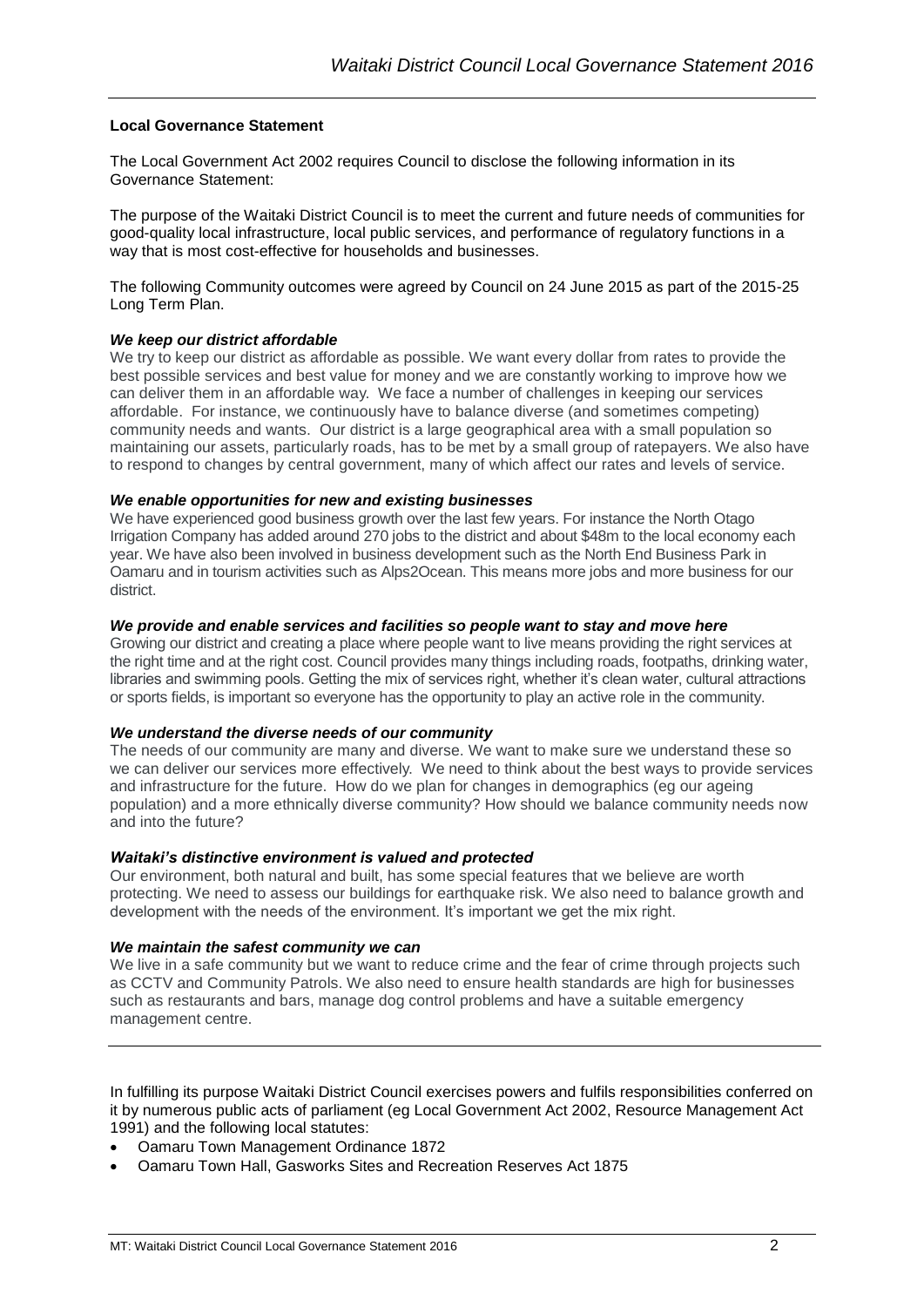#### <span id="page-3-0"></span>**Electoral System**

Every three years Council must review the electoral system.

The review of the electoral system is a choice between first-past-the-post (FPP) voting and single transferable vote (STV) voting. In August 2014, Council resolved to retain FPP voting for the 2016 elections. This decision was not challenged and was publicly notified in September 2014. The process for determining which electoral system Council will follow can be found in the Local Electoral Act 2001.

#### <span id="page-3-1"></span>**Representation Arrangements**

Every three to six years Council must review its representation and that of its Community Boards. The review of representation involves decisions about the number of councillors to be elected, how many wards (if any) are needed to reflect community interest, and – if wards are favoured – how many members should be elected from each ward. On 28 August 2012 Council resolved to retain the four wards as follows:

- Ahuriri 1 Councillor
- Corriedale 2 Councillors
- Oamaru 6 Councillors
- Waihemo 1 Councillor

Council has not exercised the option of establishing a Maori Ward.

Waitaki District includes two Community Boards: Ahuriri (north-western ward) and Waihemo (southern ward). The role of the boards is to:

- Represent and act as an advocate for the interests of their community.
- Consider and report on any matter referred to it by Council and any issues of interest or concern to the Community Boards.
- Make an annual submission to Council on expenditure in the community.
- Maintain an overview of services provided by Council within the community.
- Communicate with community organisations and special interest groups in the community.
- Undertake any other responsibilities delegated by Council.
- Ensure each Community Board has a Chairperson and five other members. Five members are elected triennially by electors in the community, and Council appoints one member from its ranks. The Board elects its own chairperson at its first meeting after the triennial election.

Section 24 and Schedule 3 of the Local Government Act contains provisions for reorganisation proposals, including boundary changes.

#### <span id="page-3-2"></span>**Members' Roles and Conduct**

The Mayor and Councillors of Waitaki District Council have the following roles:

- Setting the policy direction of Council.
- Monitoring the performance of Council.
- Representing the interests of the district. On election all members must make a declaration that they will perform their duties faithfully and impartially, and according to their best skill and judgment in the best interests of the district.
- Employ the Chief Executive. Under the Local Government Act the local authority employs the Chief Executive, who in turn employs all other Council staff on its behalf.

The Mayor is elected by the district as a whole and as one of the elected members shares the same responsibilities as other members of Council. In addition the Mayor has the following roles:

- Presiding member at Council meetings. The Mayor is responsible for ensuring the orderly conduct of business during meetings (as determined in Standing Orders).
- Advocate on behalf of the community. This role may involve promoting the community and representing its interests. Such advocacy will be most effective where it is carried out with the knowledge and support of Council.
- Ceremonial head of Council.
- Establish committees of Council and appoint the chairperson of each committee.
- Provide leadership and feedback to other elected members on teamwork and chairing committees.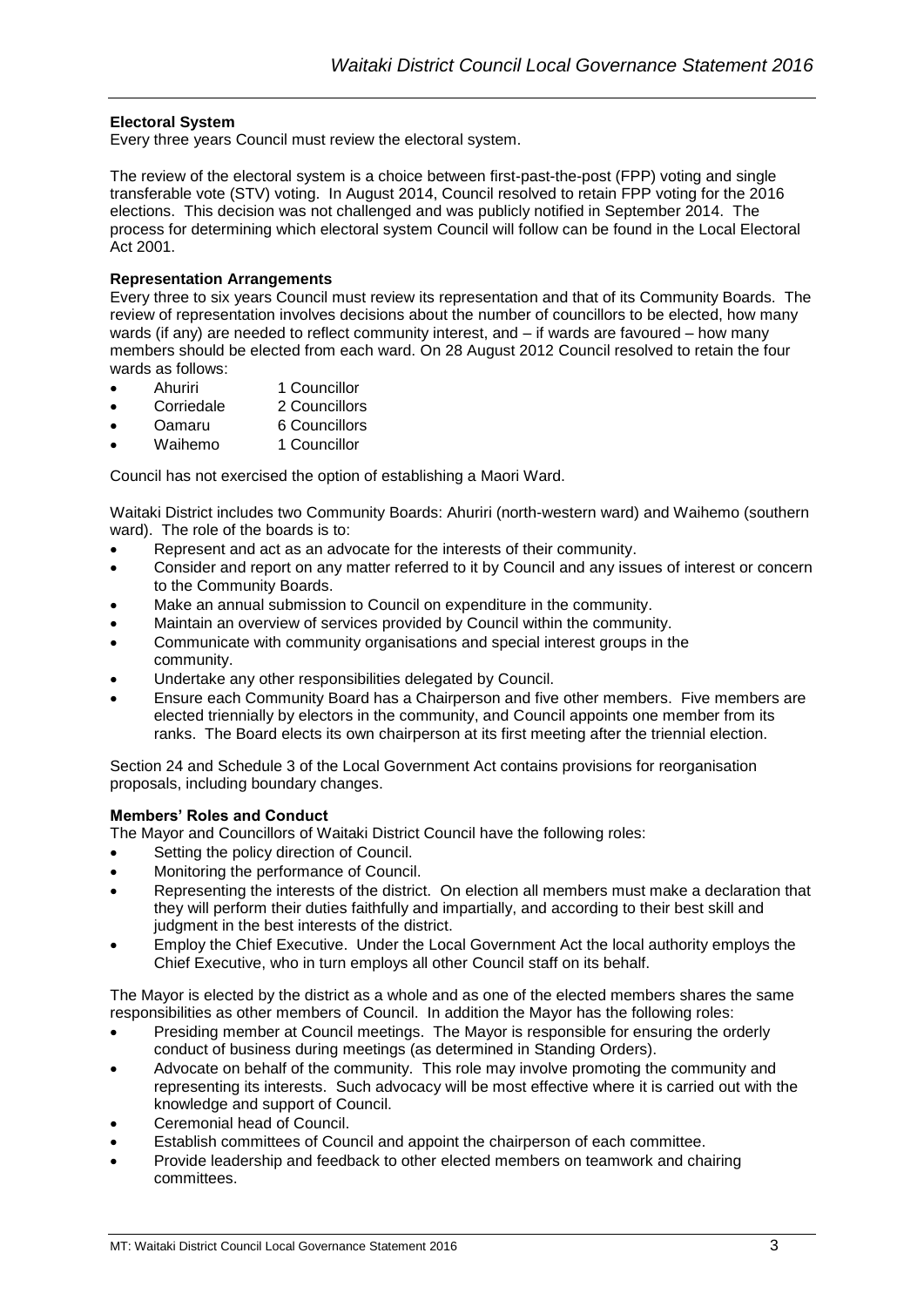The Deputy Mayor is nominated by the Mayor and elected by members at the first meeting of Council. The Deputy Mayor exercises the same roles as other elected members. In addition, if the Mayor is absent or incapacitated, or if the Office of Mayor is vacant, the Deputy Mayor must perform all of the responsibilities and duties, and may exercise the powers of the Mayor (as summarised above). The Deputy Mayor may be removed from office by resolution of Council.

The Mayor establishes the committees of Council and appoints the chairperson of these committees. The chairperson is responsible for presiding over meetings of the committee, ensuring that the committee acts within the powers delegated by Council, and as set out in the Council's Delegations Manual. A committee chairperson may be removed from office by resolution of Council.

The Chief Executive is appointed by Council in accordance with section 42 and clauses 33 and 34 of Schedule 7 of the Local Government Act 2002. The Chief Executive implements and manages Council's policies and objectives within the budgetary constraints established by Council. Under section 42 of the Local Government Act 2002, the responsibilities of the Chief Executive are:

- Implementing the decisions of Council.
- Providing advice to Council and Community Boards.
- Ensuring that all responsibilities, duties and powers delegated to the Chief Executive or to any person employed by the Chief Executive, or imposed or conferred by any Act, regulation or bylaw are properly performed or exercised.
- Managing the activities of Council effectively and efficiently.
- Maintaining systems to enable effective planning and accurate reporting of the financial and service performance of Council.
- Providing leadership for the staff of Council.
- Employing, on behalf of Council, the staff of Council in accordance with any remuneration and employment policy.
- Negotiating the terms of employment of the staff of Council in accordance with any remuneration and employment policy.

Elected members have specific obligations as to their conduct in the following legislation:

- Schedule 7 of the Local Government Act 2002 includes obligations to act as a good employer in respect of the Chief Executive and to abide by the current Code of Conduct and Standing **Orders**
- Local Authorities (Members' Interests) Act 1968 which regulates the conduct of elected members in situations where there is, or could be, a conflict of interest between their duties as an elected member and their financial interests (either direct or indirect).
- Secret Commissions Act 1910, which prohibits elected members from accepting gifts or rewards which, could be seen to sway them to perform their duties in a particular way.
- Crimes Act 1961 regarding the acceptance of gifts for acting in a certain way and the use of official information for private profit.

All elected members are required to adhere to a Code of Conduct. Adopting such a Code is a requirement of the Local Government Act 2002. Once adopted such a Code may only be amended by a 75% or more vote of Council. The Code sets out Council's understanding and expectations of how the Mayor and Councillors will relate to one another, to staff, to media and to the general public in the course of their duties. It also covers disclosure of information that is received by or is in the possession of, elected members, and contains details of the sanctions that Council may impose if an individual breaches the Code of Conduct. Copies of the full Code of Conduct may be obtained from Council.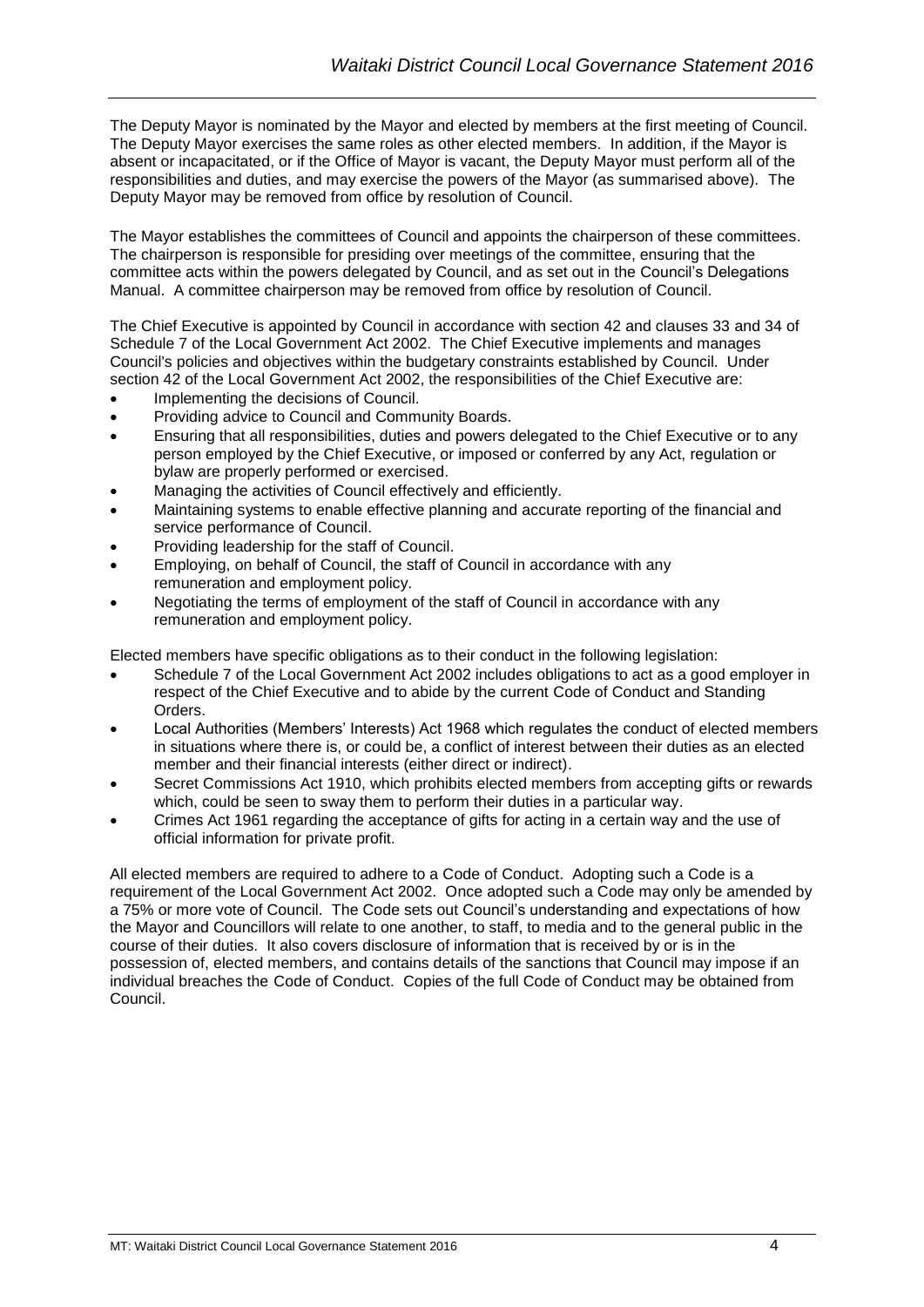#### <span id="page-5-0"></span>**Governance Structure**

Council reviews its committee structures after each triennial election. At the last review Council established the following four standing committees:



The Mayor is an ex-officio member on the four standing committees detailed above.

Committees meet between full Council meetings. Further details on these committees, including their terms of reference, delegated powers and meeting arrangements can be obtained from Council.



Council may, from time to time, establish ad hoc committees to consider a particular issue or issues.

Council has established a number of further committees (other than the four main standing committees as above). The additional committees below report directly to Council, apart from the Hearings Committee which is a Quasi-Judicial Committee.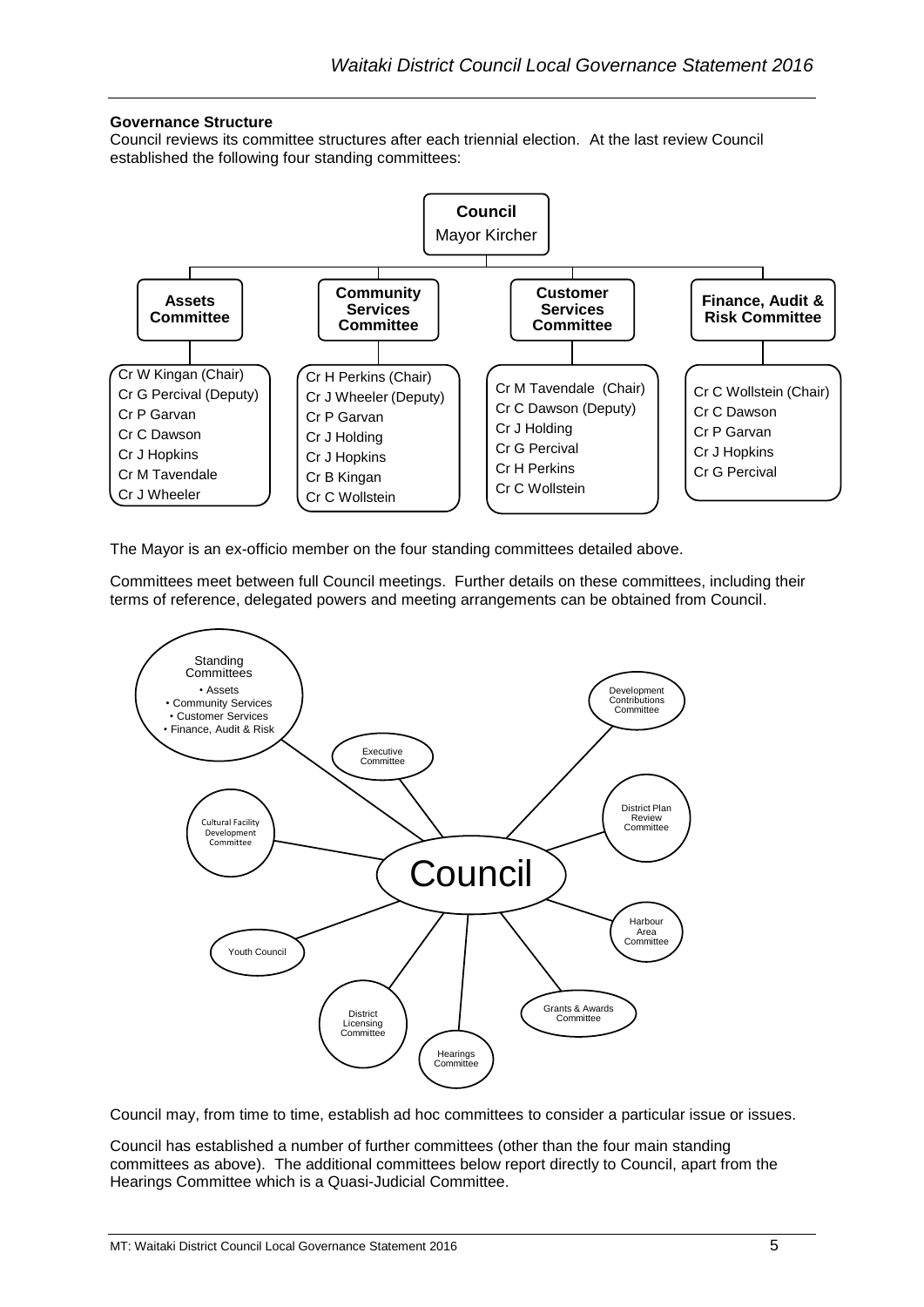#### <span id="page-6-0"></span>**Council Organisations and Council Controlled Organisations**

Council appoints trustees and directors to a number of companies and trusts. Where the number of Council appointees is less than half of the total membership of the respective governing board, the organisation is deemed to be a Council Organisation (CO). If Council appoints 50% or more of trustees/directors, it is deemed to be a Council Controlled Organisation (CCO).

Council Organisations include: Oamaru Whitestone Civic Trust, Waitaki Community Recreation Centre Trust and Waitaki District Community House Trust.

Council Controlled Organisations include: Whitestone Contracting Ltd, Tourism Waitaki, Waitaki District Health Services Ltd and Omarama Airfield Ltd.

Council has adopted policies and processes for appointing people to CCOs and CCOs that is designed to recognise the skills and attributes provided by appointees and the need to be publicly accountable.

#### <span id="page-6-1"></span>**Meeting Processes**

The legal requirements for Council meetings are set down in the Local Government Act 2002 and the Local Government Official Information and Meetings Act 1987 (LGOIMA).

All Council and committee meetings must be open to the public unless there is reason to consider some items 'in committee' (public excluded items). Although meetings are open to the public, members of the public do not have speaking rights unless prior arrangements are made with Council. LGOIMA contains a list of the circumstances where Councils may consider items with the public excluded. These circumstances generally relate to protection of personal privacy, professionally privileged or commercially sensitive information, and the maintenance of public health, safety and order. Council's agenda is a public document, although parts may be withheld if the above circumstances apply.

The Mayor or Committee Chairperson is responsible for maintaining order at meetings and may, at his or her discretion, order removal of any member of the public for disorderly conduct, or remove any member of Council who does not comply with Standing Orders.

Minutes of meetings must be kept as evidence of the proceedings of the meeting. These must be made publicly available, subject to the provisions of the LGOIMA.

For an ordinary meeting of Council, at least 14 days' notice of the time and place of the meeting must be given. Extraordinary meetings generally can be called on three working days' notice.

During meetings the Mayor and Councillors must follow Standing Orders (a set of procedures for conducting meetings). Standing Orders are to be reviewed by the Finance, Audit and Risk Committee on 15 February 2017. Council may suspend Standing Orders by a vote of 75% of the members present. A copy of the Code of Conduct and Standing Orders can be obtained from Council.

#### <span id="page-6-2"></span>**Consultation**

The Local Government Act 2002 sets out certain consultation principles and policy procedures that local authorities must follow when making decisions. The principles for consultation are found in section 82 of the Local Government Act 2002. Council has a Significance and Engagement Policy, as required by Section 5. This provides guidance to Council on how it might consult with the community.

The Special Consultative Procedure is used for major decisions or departures from plans or policies such as the Long Term Plan.

Council can and does consult outside of the Special Consultative Procedure. When it is adopting its Long Term Plan, Annual Plan or District Plan Council may hold formal meetings with community groups and other interested parties. At these meetings Council may seek views on matters Council considers as being important and identifying issues of concern to the community.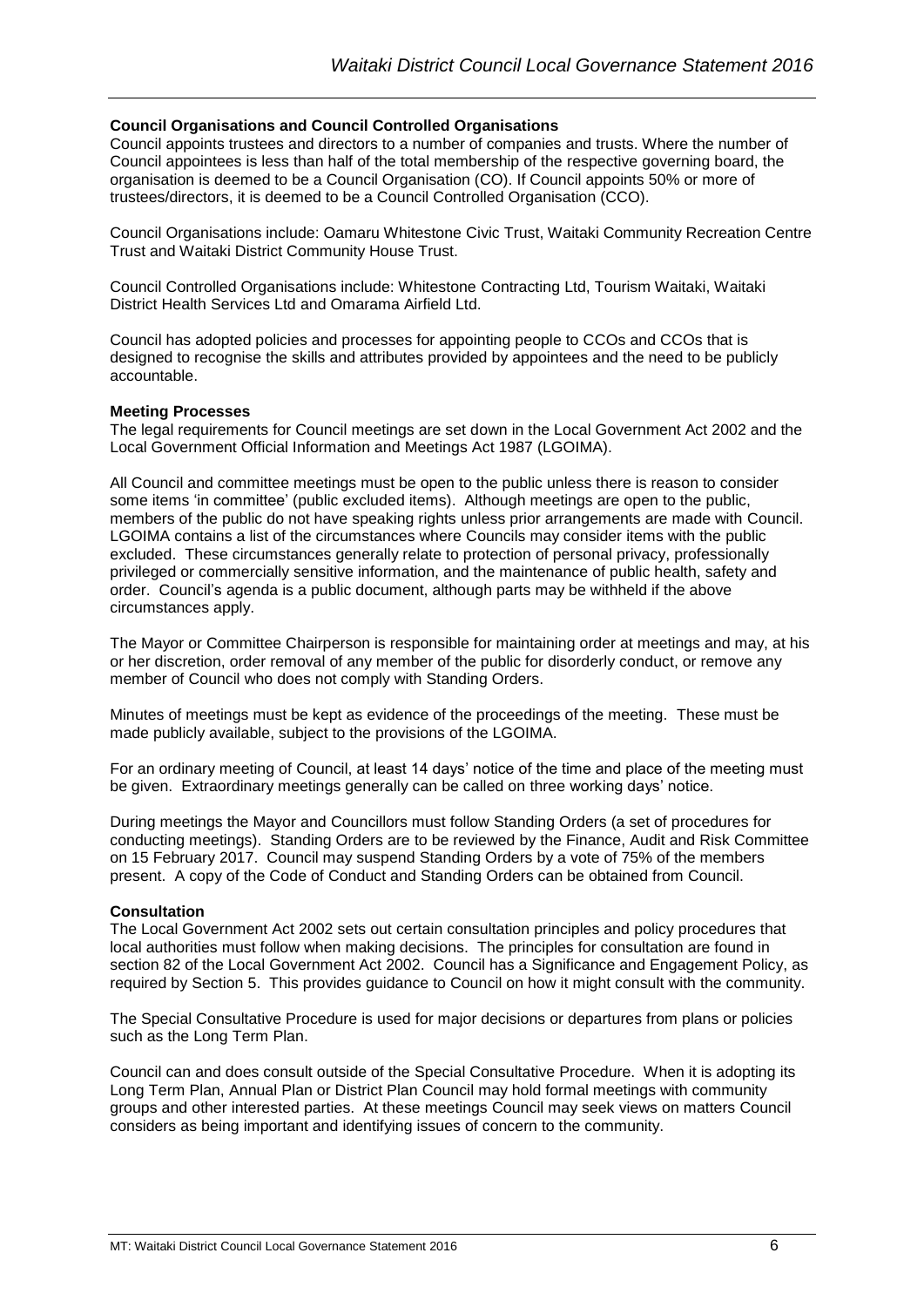Council acknowledges Maori as people with whom there is a special relationship. Council is committed to giving effect to the principles and intent of the Treaty of Waitangi, and to engaging in genuine and appropriate consultation with Maori.

Council has in place protocols for ensuring Tangata Whenua are consulted with in regard to decisions made under the Resource Management Act 1991, Local Government Act 2002, and in the last triennium received and adopted a Memorandum of Understanding with Te Runanga o Moeraki to guide the ongoing relationship between Council and the Runanga. Council also has a relationship with Waitahi Taiwhenua O Waitaki Trust Board.

Council continues to focus on their wider role, including:

- Encouraging Maori contribution to decision-making processes of all Council activities, not simply decisions under the Resource Management Act.
- Reference to Maori rather than to Tangata Whenua, thus including Mana Whenua and Taura Here.
- Reference not only to enabling contribution to decision-making but also to fostering Maori capacity to contribute.

Council reports back annually against the Memorandum of Understanding through its Annual Report.

#### <span id="page-7-0"></span>**Management Structure**

The Local Government Act 2002 requires Council to employ a Chief Executive whose responsibilities are to employ other staff on behalf of Council in accordance with any remuneration and employment policy, implement Council decisions and provide advice to Council. Under the Local Government Act 2002 the Chief Executive is the only person who may lawfully give instructions to a staff member. Any complaint about individual staff members should therefore be directed to the Chief Executive, rather than the Mayor or Councillors.

Council management is organised into four main groups as detailed below:



#### <span id="page-7-1"></span>**Equal Employment Opportunities**

Council is committed to the principle of equal employment opportunities (EEO).

The key principles are:

- All employees (whether current or prospective) will have an equal opportunity to gain benefits associated with employment on the grounds of relevant merit.
- People will not be discriminated against.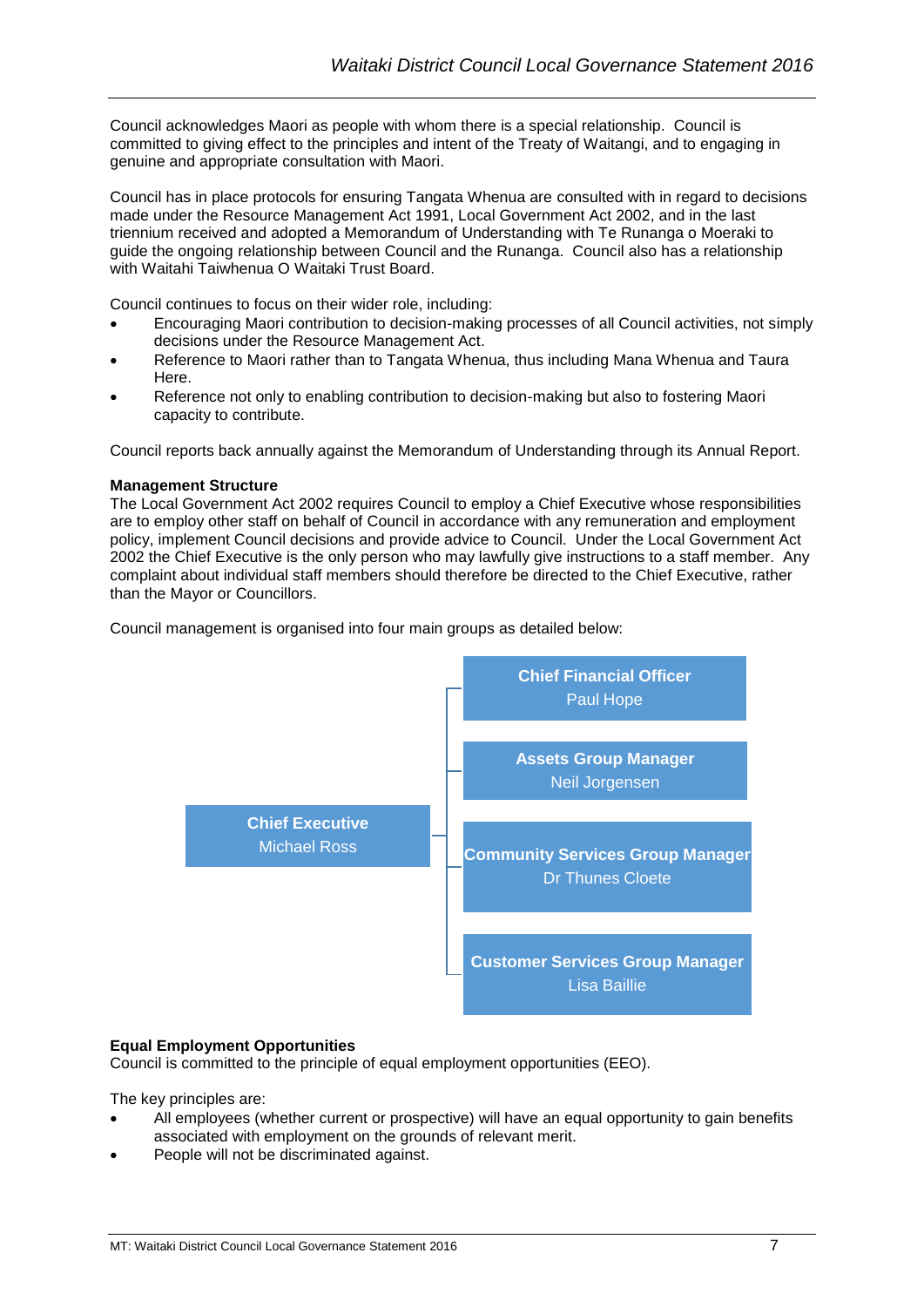Goals are:

- To create an EEO environment.
- To implement EEO best practice in the workplace.
- To provide a harassment free workplace.
- To achieve, where possible, a labour force profile which matches the external labour market.

#### <span id="page-8-0"></span>**Key Approved Planning and Policy Documents**

#### <span id="page-8-1"></span>**Long Term Plan**

Sets out the direction for the District over the next ten years. Council reviews the Long Term Plan every three years and it provides information on all Council activities, how these will be delivered, cost and how they will be paid for. The next review begins in 2017 and will result in the 2018-28 Long Term Plan.

It provides a process to review the detailed budgets contained in the Long Term Plan with changes to budgets and services made if required. Significant and material changes to the Long Term Plan are consulted on with the community via the Annual Plan process.

#### <span id="page-8-2"></span>**Annual Plan**

The Annual Plan provides information on activities, services and projects that Council proposes to undertake during the year. It shows the cost of those activities and how they are paid for.

#### <span id="page-8-3"></span>**Annual Report**

The Annual Report reports of the actual performance of Council against what was planned in the Annual Plan and Long Term Plan. This includes reporting on the achieved work programme, performance measures and financial targets and accountability.

The Annual Report is for each financial year (eg 1 July 2016 to 30 June 2017). The Annual Report must be completed and adopted by Council resolution within four months after the end of the financial year to which it relates. The Annual Report and Annual Report Summary must be made publicly available within one month after its adoption by Council. It is a requirement under Section 98 of the Local Government Act 2002. The Annual Report is audited by Audit New Zealand.



#### <span id="page-8-4"></span>**Revenue and Financing Policy**

This policy explains who and how Council's activities and services will be funded.

#### <span id="page-8-5"></span>**Funding Impact Statement**

Contains information on the rating mechanisms used by Council for its activities.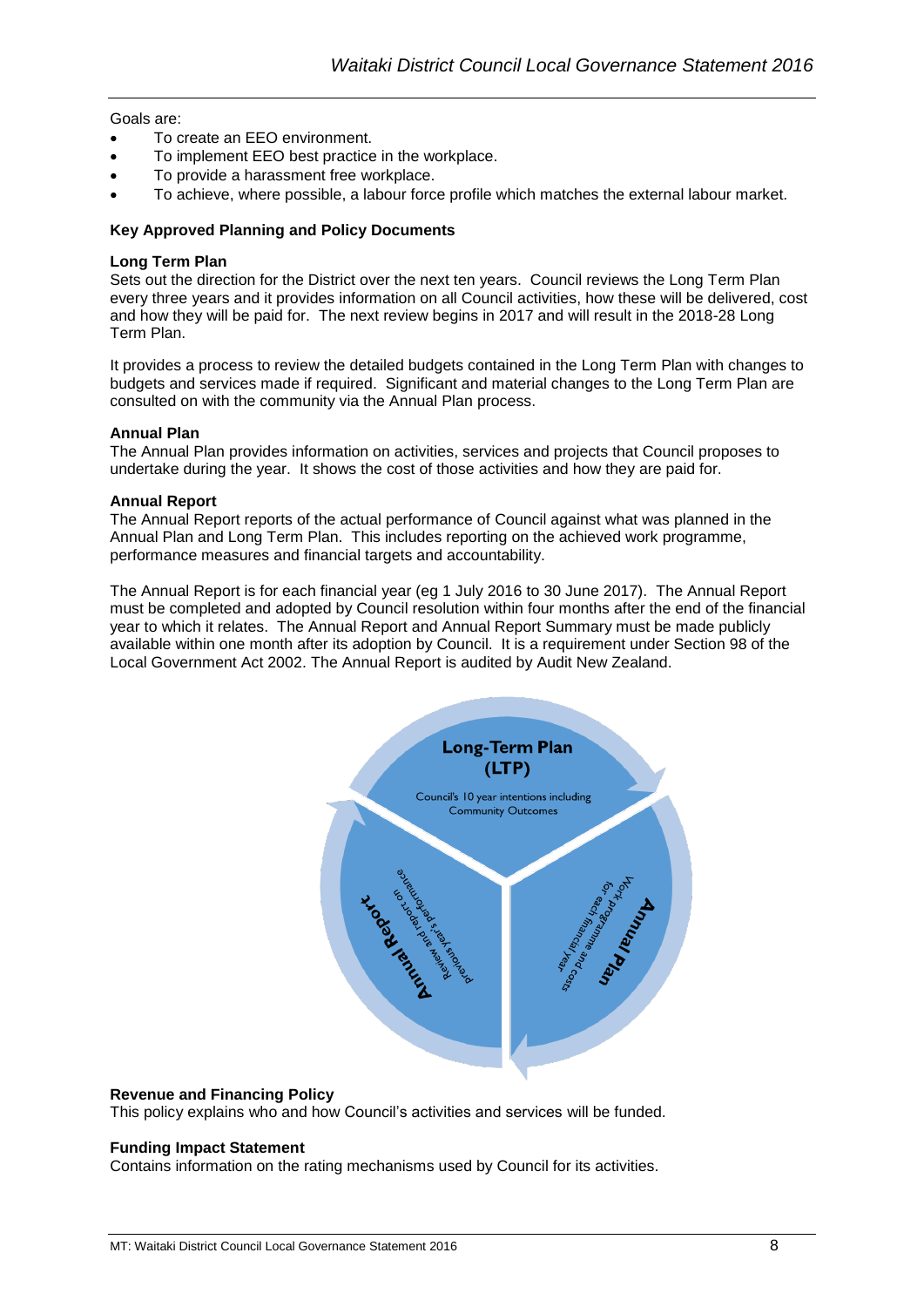#### <span id="page-9-0"></span>**District Plan**

The District Plan is prepared by Council to assist it carry out its functions under the Resource Management Act 1991 and is the means by which the use, development and protection of the District's natural and physical resources will be managed into the future.

#### <span id="page-9-1"></span>**Policy on Significance and Engagement**

Outlines the thresholds for which issues/decisions of Council are subject to consultation, including the Special Consultative Procedure.

Reviews and changes to key planning and policy documents may be subject to legislative requirements and the process for such reviews is likely to involve following a Special Consultative Procedure.

#### <span id="page-9-2"></span>**Public Access to Council and Elected Members**

Main administrative office of the Council is in Oamaru: 20 Thames Street Private Bag 50058 Oamaru 9444 Phone: (03) 433 0300 Fax: (03) 433 0301 Freephone: 0800 108 081 Email: [service@waitaki.govt.nz](mailto:service@waitaki.govt.nz)

Council also has an office at the Waihemo Service Centre, Palmerston: 54 Tiverton Street PO Box 17 Palmerston 9443 Phone: (03) 465 1106 Fax: (03) 465 1111 Email: [waihemosc@waitaki.govt.nz](mailto:waihemosc@waitaki.govt.nz)

Elected members' contact information is appended.

#### <span id="page-9-3"></span>**Official Information Requests**

Under the Local Government Official Information and Meetings Act 1987 (LGOIMA) any person may request information from Council. Any request for information is a request made under LGOIMA. You do not have to say you are making a request under LGOIMA. Once a request is made, Council must supply the information unless reason exists for withholding it. LGOIMA says that information may be withheld if release of the information would:

- Endanger the safety of any person;
- Prejudice maintenance of the law;
- Compromise the privacy of any person;
- Reveal confidential or commercially sensitive information;
- Cause offence to tikanga Maori or would disclose the location of waahi tapu;
- Prejudice public health or safety;
- Compromise legal professional privilege;
- Disadvantage the local authority while carrying out negotiations or commercial activities;
- Allow information to be used for improper gain or advantage.

Council must answer requests within 20 working days (although there are certain circumstances where this time-frame may be extended). Council may charge for official information under guidelines set down by the Ministry of Justice.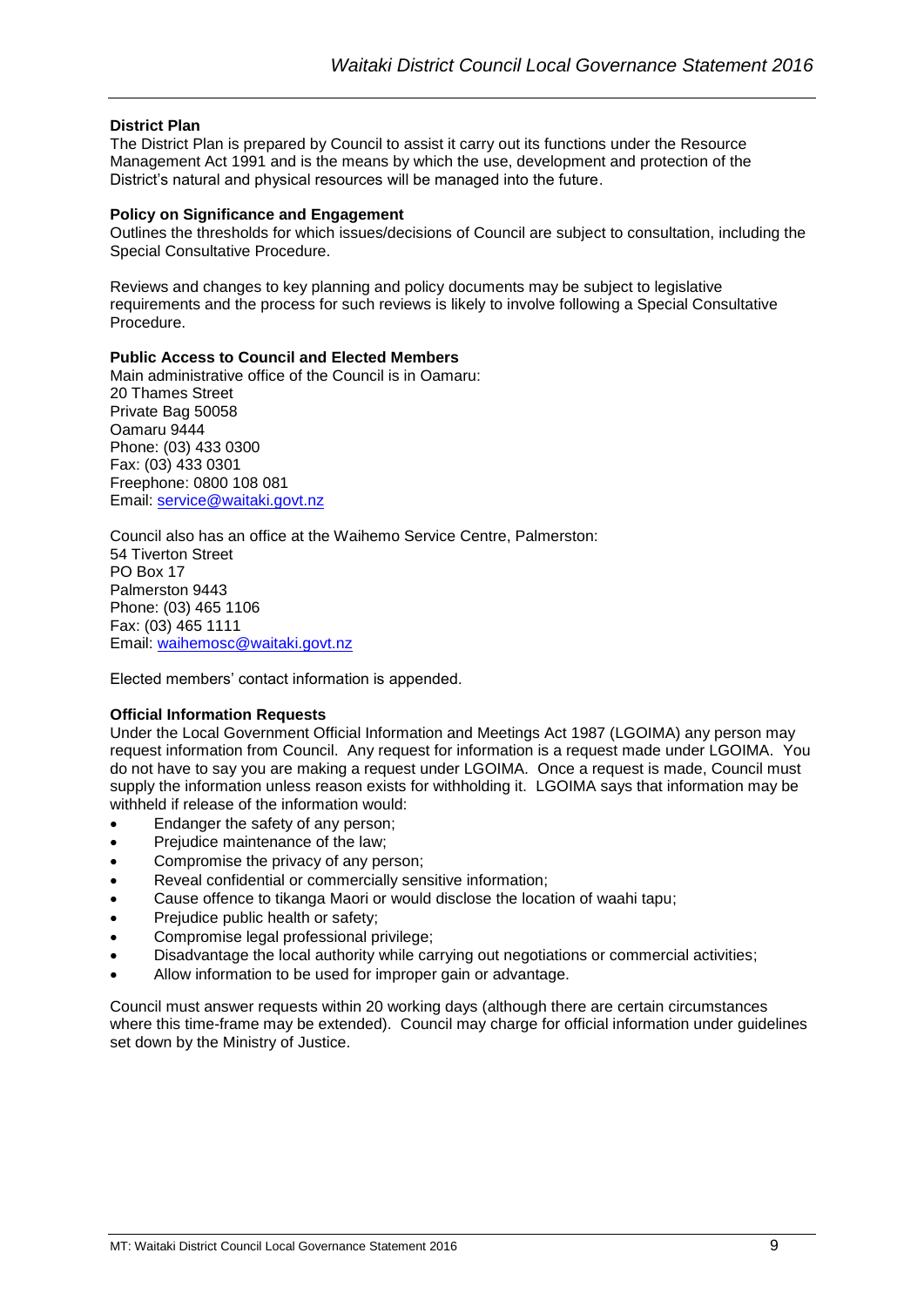### <span id="page-10-0"></span>**Bylaws**

Bylaws are rules created by a local authority specifically for the regulation of the area of responsibility and for the benefit of the community as a whole.

| <b>Bylaw Title</b>                                              | <b>Description</b>                                                                                                                                                                                                                                                                                                                                                                                                                                                                                    | <b>Date Made</b>    | <b>Last/Next</b><br><b>Review</b>  |
|-----------------------------------------------------------------|-------------------------------------------------------------------------------------------------------------------------------------------------------------------------------------------------------------------------------------------------------------------------------------------------------------------------------------------------------------------------------------------------------------------------------------------------------------------------------------------------------|---------------------|------------------------------------|
| Waitaki District Rural<br>Water Schemes Bylaw<br>2001           | Rules and regulations around Rural<br>Water Supply connections, supply,<br>payment, Council and private works,<br>inspections, repairs, overflows,<br>customer responsibilities, new water<br>supply connections.                                                                                                                                                                                                                                                                                     |                     | 30 June 2008                       |
| Waitaki Liquor Ban<br><b>Bylaw</b>                              | Allows Council to prohibit the<br>consumption of liquor for the purpose<br>of minimising the potential for<br>offensive behaviour in public places.                                                                                                                                                                                                                                                                                                                                                   | 25 November<br>2003 |                                    |
| Waitaki District Dog<br>Control Bylaw                           | To regulate the keeping of dogs for<br>the protection of the health and<br>safety of the public.                                                                                                                                                                                                                                                                                                                                                                                                      | 19 November<br>2004 | November 2014                      |
| <b>Waitaki District Council</b><br>General Bylaw 2006           | Rules or regulations that are created<br>to control specific activities within the<br>Waitaki District including:<br>Requiring activities to be<br>$\bullet$<br>licensed; to ensure that<br>activities are carries out in a<br>safe and responsible manner.<br>Informing the community about<br>$\bullet$<br>acceptable standards of<br>behaviour in public places.<br>Promoting a nuisance free<br>$\bullet$<br>environment.<br>Ensuring that the public can<br>$\bullet$<br>safely use public land. |                     | Review<br>commenced<br>August 2016 |
| <b>Waitaki District Trade</b><br>Waste Bylaw                    | Regulates the discharge of Trade<br>Waste to a sewerage System<br>operated by the Waitaki District<br>Council.                                                                                                                                                                                                                                                                                                                                                                                        | 6 July 2009         | <b>July 2019</b>                   |
| Waitaki District Urban<br>Fire Prevention Bylaw                 | To minimise the risk of open air fires<br>posing a danger to persons and<br>property, and to prevent smoke<br>causing a nuisance in urban areas.                                                                                                                                                                                                                                                                                                                                                      | 1 July 2009         | Reviewed<br>December 2015          |
| <b>Waitaki District Solid</b><br>Waste Bylaw 2010               | To ensure that refuse collection and<br>disposal does not have significant<br>environmental or health impacts.                                                                                                                                                                                                                                                                                                                                                                                        | 13 December<br>2010 | December 2015                      |
| <b>Waitaki District Council</b><br>Roading Bylaw 2013           | To promote public safety and<br>effectively regulate pedestrian,<br>animal and traffic movements within<br>the road corridors in Waitaki District.                                                                                                                                                                                                                                                                                                                                                    | 1 September<br>2013 | <b>Under Review</b>                |
| <b>Waitaki District</b><br>Freedom Camping<br><b>Bylaw 2016</b> | To regulate and manage freedom<br>camping on land controlled and<br>managed by Waitaki District Council.                                                                                                                                                                                                                                                                                                                                                                                              | 31 August<br>2016   |                                    |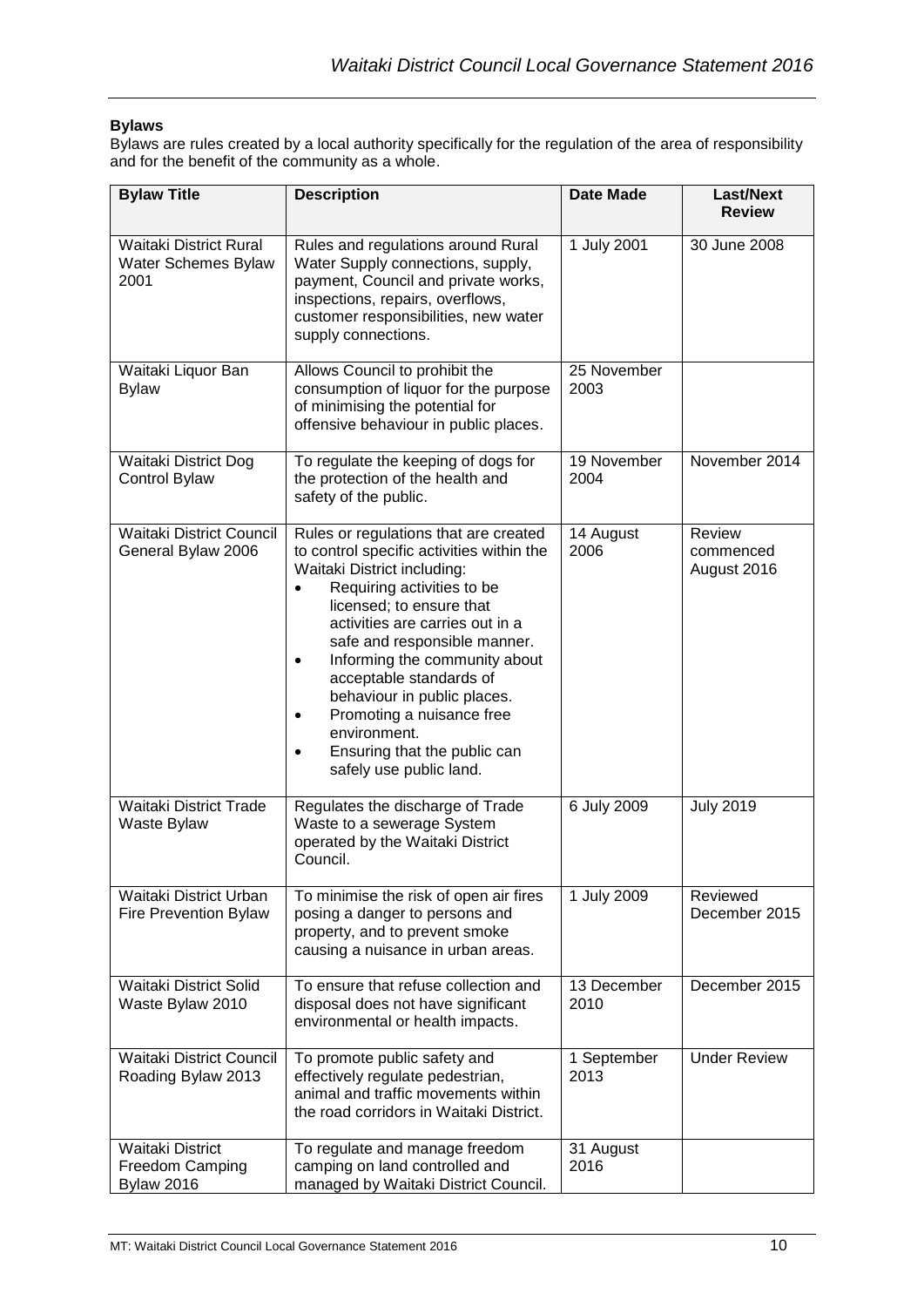#### <span id="page-11-0"></span>**Legislation**

Waitaki District Council exercises powers and fulfils responsibilities as described and conferred by government legislation and subsequent amendments. These include:

| $\bullet$ | Airport Authorities Act 1966                                   | $\bullet$ | Local Electoral Act 2001                                              |  |  |
|-----------|----------------------------------------------------------------|-----------|-----------------------------------------------------------------------|--|--|
| $\bullet$ | Biosecurity Act 1993                                           |           | Local Governments Act 2002 and 1974                                   |  |  |
| $\bullet$ | Building Act 2004                                              | $\bullet$ | Local Government (Rating) Act 2002                                    |  |  |
|           | Burial and Cremation Act 1964                                  | $\bullet$ | <b>Local Government Official Information</b><br>and Meetings Act 1987 |  |  |
| $\bullet$ | Bylaws Act 1910                                                | $\bullet$ | Marine and Coastal Area Act 2011                                      |  |  |
|           | Civil Defence Emergency Management Act<br>2002                 | $\bullet$ | New Zealand Library Association Act<br>1939                           |  |  |
|           | Climate Change Response Act 2002                               | $\bullet$ | New Zealand Public Health and Disability<br>Act 2000                  |  |  |
| $\bullet$ | Commerce Act 1986                                              | $\bullet$ | New Zealand Walkways Act 1990                                         |  |  |
| $\bullet$ | Companies Act 1993                                             | $\bullet$ | Oaths and Declarations Act 1975                                       |  |  |
| $\bullet$ | Conservation Act 1987                                          | $\bullet$ | Ombudsmen Act 1975                                                    |  |  |
| $\bullet$ | Dog Control Act 1996                                           | $\bullet$ | Plumbers, Gasfitter and Drainlayers Act<br>2006                       |  |  |
| $\bullet$ | <b>Employment Relations Act 2000</b>                           | $\bullet$ | Privacy Act 1993                                                      |  |  |
| $\bullet$ | Fencing Act 1978                                               | $\bullet$ | Property Law Act 2007                                                 |  |  |
| $\bullet$ | Fencing and Swimming Pools Act 1987                            | $\bullet$ | Prostitution Reform Act 2003                                          |  |  |
| $\bullet$ | Financial Reporting Act 1993                                   | $\bullet$ | Protected Disclosures Act 2000                                        |  |  |
| $\bullet$ | Food Act 1981                                                  | $\bullet$ | Public Audit Act 2001                                                 |  |  |
| $\bullet$ | Forest and Rural Fires Act 1977                                | $\bullet$ | Public Bodies Contracts Act 1959                                      |  |  |
| $\bullet$ | Gambling Act 2003                                              | $\bullet$ | Public Bodies Leases Act 1969                                         |  |  |
| $\bullet$ | Health Act 1956                                                | $\bullet$ | Public Records Act 2005                                               |  |  |
| $\bullet$ | Hazardous Substances and New Organisms<br>Act 1996             | $\bullet$ | Public Works Act 1981                                                 |  |  |
| $\bullet$ | Health and Safety in Employment Act 1992                       | $\bullet$ | Rates Rebate Act 1973                                                 |  |  |
| $\bullet$ | Historic Places Act 1993                                       | $\bullet$ | Rating Valuations Act 1998                                            |  |  |
| $\bullet$ | Holidays Act 2003                                              | $\bullet$ | Remuneration Authority Act 1977                                       |  |  |
| $\bullet$ | Human Rights Act 1993                                          | $\bullet$ | Reserves Act 1977                                                     |  |  |
| $\bullet$ | Income Tax Act 2007                                            | $\bullet$ | Reserves and Other Land Disposals Act<br>1977                         |  |  |
| $\bullet$ | Injury Prevention, Rehabilitation and<br>Compensation Act 2001 | $\bullet$ | <b>Residential Tenancies Act 1986</b>                                 |  |  |
| $\bullet$ | Interpretation Act 1999                                        | $\bullet$ | Resource Management Act 1991                                          |  |  |
| $\bullet$ | Land Drainage Act 1908                                         | $\bullet$ | Sale of Liquor Act 1989                                               |  |  |
| $\bullet$ | Land Transfer Act 1952                                         | $\bullet$ | Securities Act 1978                                                   |  |  |
| $\bullet$ | Land Transport Act 1998                                        | $\bullet$ | Smoke-free Environments Act 1990                                      |  |  |
| $\bullet$ | Land Transport Management Act 2003                             | $\bullet$ | Treaty of Waitangi Act 1975                                           |  |  |
| $\bullet$ | Litter Act 1979                                                | $\bullet$ | Unit Titles Act 2010                                                  |  |  |
| $\bullet$ | Local Authorities (Members Interests) Act 1968                 | $\bullet$ | Waste Minimisation Act 2008                                           |  |  |

*(Note: This does not represent an exhaustive list)*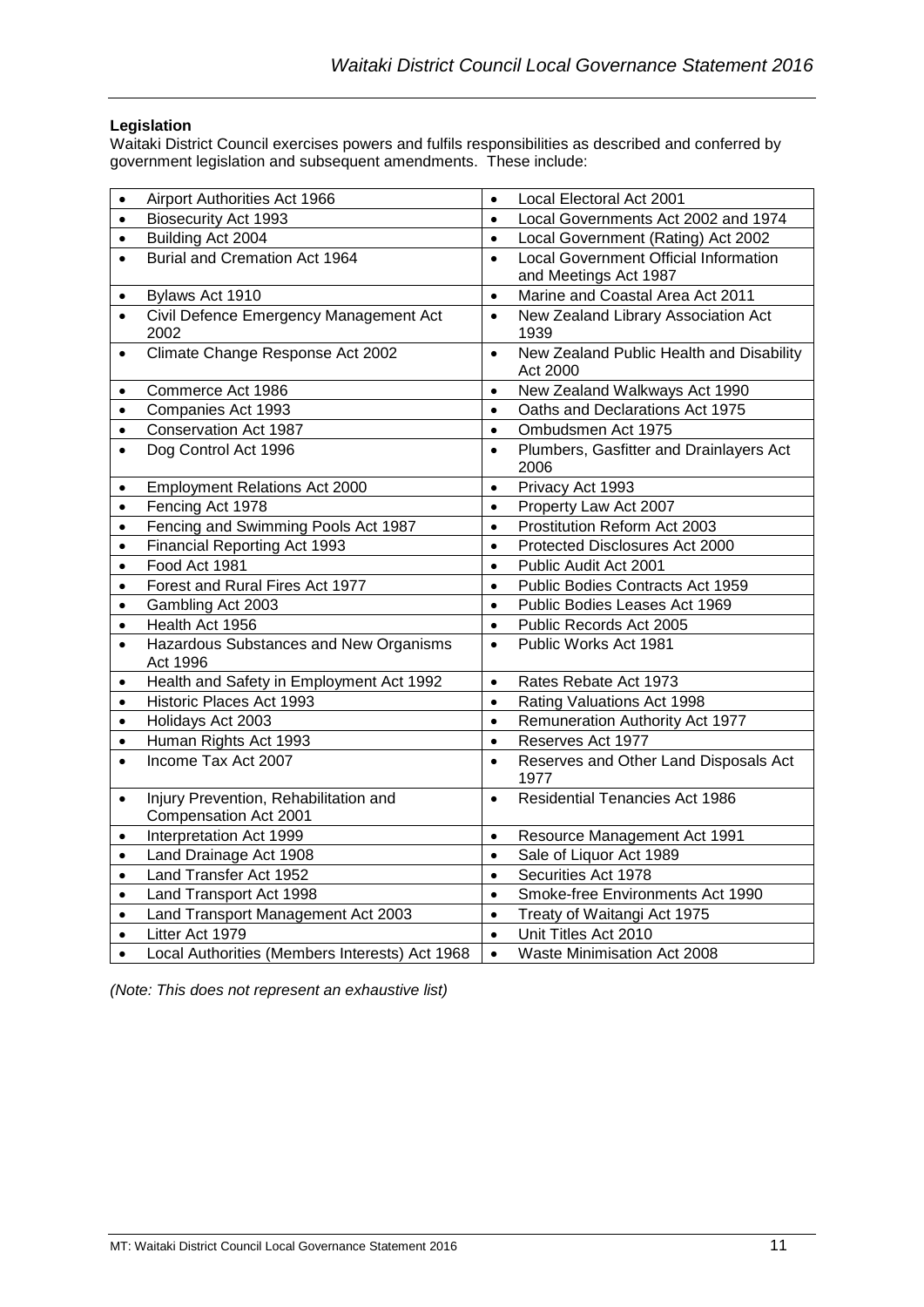| <b>Member Name</b>                 | <b>Contact Phone Number</b> | <b>Address</b>                                                              |
|------------------------------------|-----------------------------|-----------------------------------------------------------------------------|
| <b>Mayor Gary Kircher</b>          | $(03)$ 434 5057             | 326 Homestead Road<br>RD <sub>1C</sub><br>Oamaru 9491                       |
| <b>Oamaru Ward Councillors</b>     |                             |                                                                             |
| <b>Peter Garvan</b>                | $(03)$ 434 6943             | 45 Severn Street<br>Oamaru 9400                                             |
| <b>Jeremy Holding</b>              | $(03)$ 434 2265             | 40 Tyne Street<br>Oamaru 9400                                               |
| <b>Jim Hopkins</b>                 | (03) 434 9410               | 16 Tamar Street<br>Oamaru 9400                                              |
| <b>Hugh Perkins</b>                | $(03)$ 434 1160             | 32 Hull Street<br>Oamaru 9400                                               |
| <b>Melanie Tavendale</b>           | (03) 439 5243               | 19 Burnett Street<br><b>14 ORD</b><br>Kakanui 9495                          |
| <b>Colin Wollstein</b>             | $(03)$ 434 7017             | 43C Hull Street<br>Oamaru 9400                                              |
| <b>Corriedale Ward Councillors</b> |                             |                                                                             |
| <b>Bill Kingan</b>                 | (03) 432 4247               | 71 Wellington Street<br>2C <sub>RD</sub><br>Oamaru 9491                     |
| <b>Guy Percival</b>                | (03) 432 4225               | 55 Rutherfords Road<br><b>Fuchsia Creek</b><br><b>RD 15D</b><br>Oamaru 9492 |
| <b>Ahuriri Ward Councillor</b>     |                             |                                                                             |
| <b>Craig Dawson</b>                | $(03)$ 438 9755             | 3 Keene Place<br>Omarama 9412                                               |
| <b>Waihemo Ward Councillor</b>     |                             |                                                                             |
| <b>Jan Wheeler</b>                 | $(03)$ 439 4855             | 3518 Hampden-Palmerston<br>Road<br>RD <sub>2</sub><br>Palmerston 9482       |

#### <span id="page-12-0"></span>**Mayor and Councillors Contact Details**